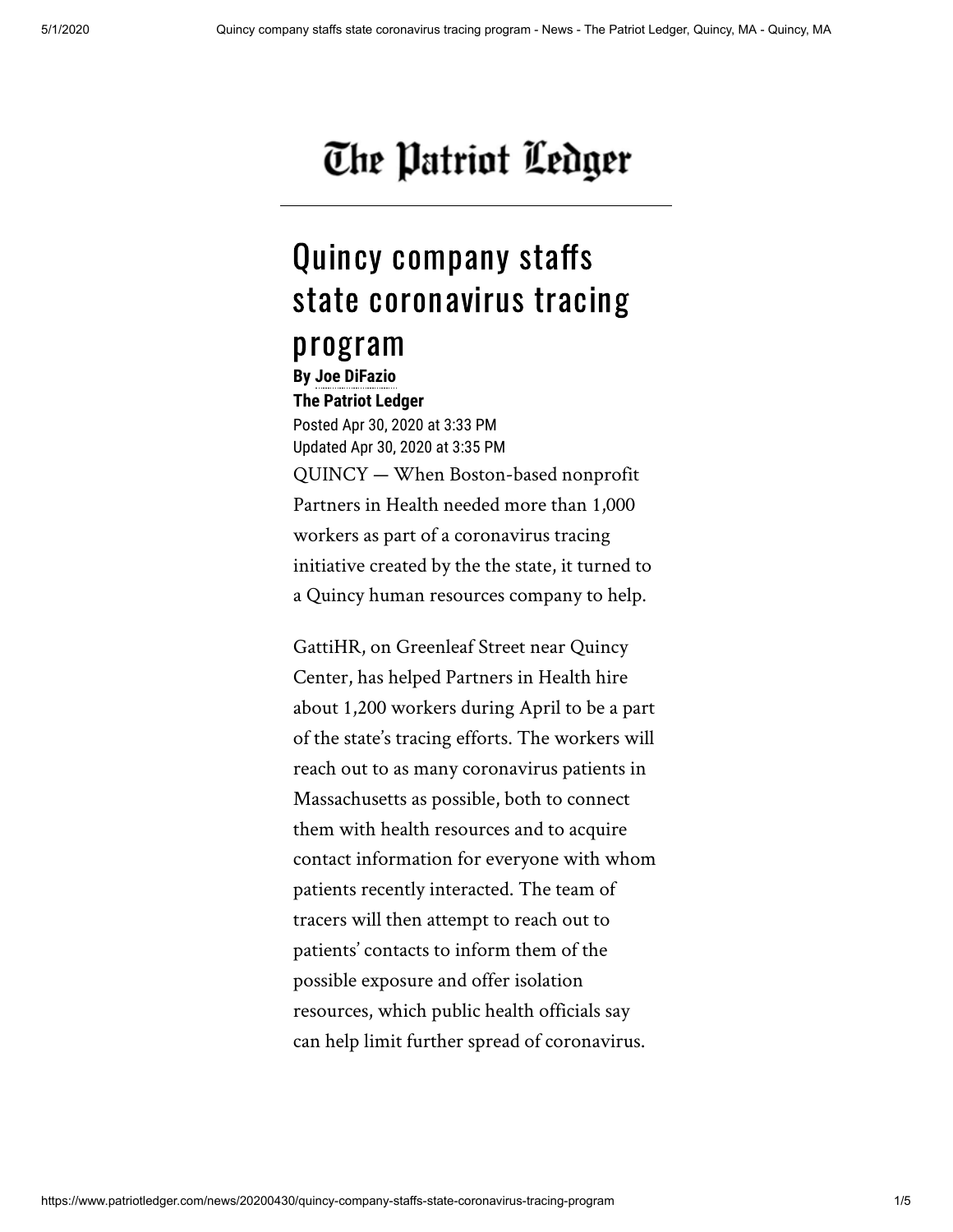**Want news like this sent straight to your inbox? Head over to [PatriotLedger.com](http://myprofile.patriotledger.com/?_ga=2.23729402.1519654948.1563805538-317424564.1548715384) to sign up for alerts and make sure you never miss a thing. You pick the news you want, we deliver.**

Gov. Charlie Baker announced the \$44 million effort at the beginning of April as a [wide-scale expansion of what some local](https://www.enterprisenews.com/news/20200422/expanded-contact-tracing-effort-begins-in-brockton-coronavirus-hot-spot) boards of health were already doing.

Diana Lavery, GattiHR's sales research and marketing director, said the staffing project was the biggest the company has taken on. They typically specialize in executive recruitment.

"So we pivoted a bit from doing high-level executive recruiting to this, high-velocity recruiting," Lavery said. "I mean, we are helping to build a company from scratch, starting with zero employees to now 1,200 in just four weeks time."

Lavery said the company, as of Wednesday, had more than 36,000 applicants. The company has an online platform it used to help sort candidate's resumes. Those who moved on had to answer a round of questions with an artificial-intelligence screener. The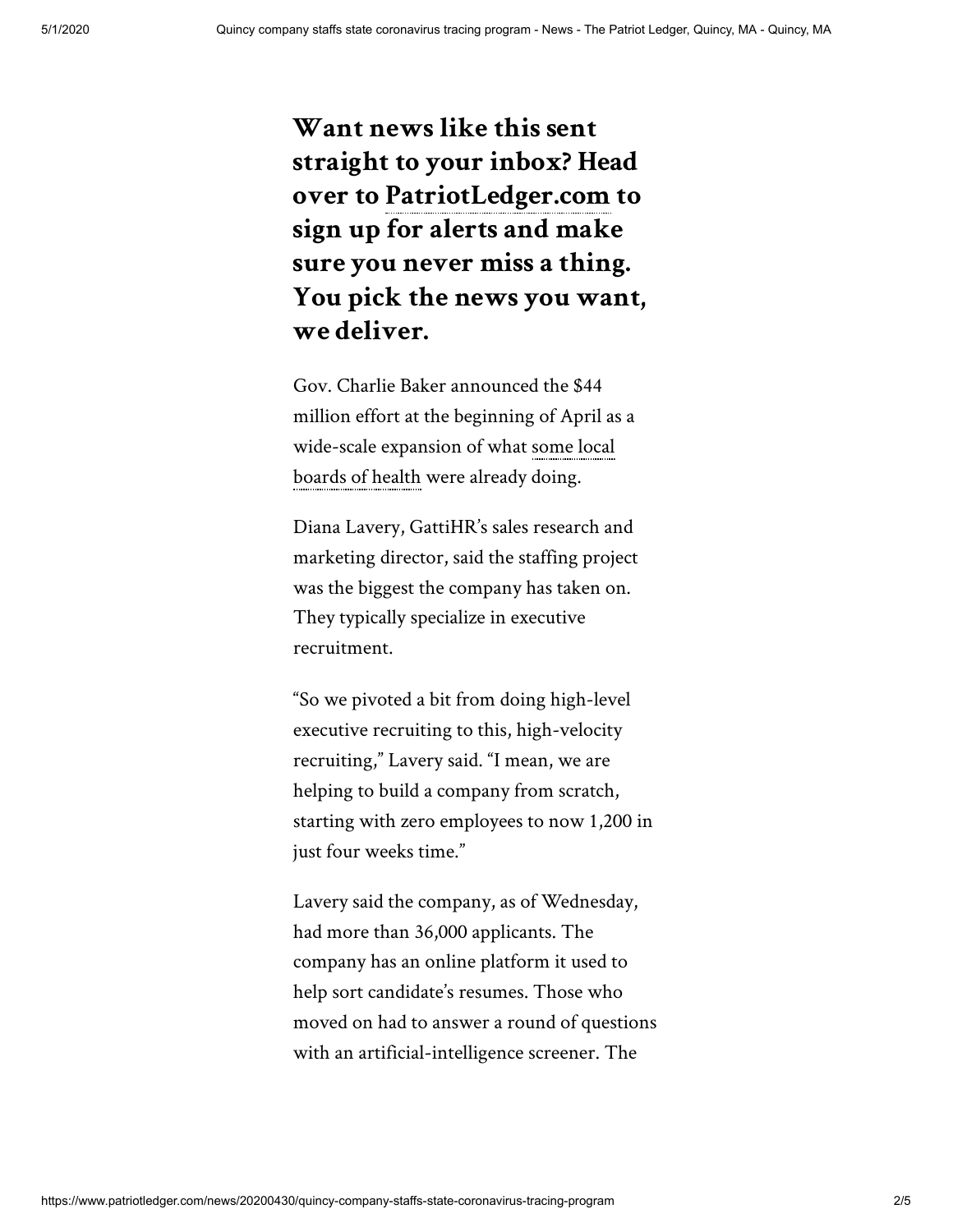final round in the hiring process involved a taped video of candidates answering questions.

"All the roles are 100-percent remote, which is also pretty crazy that we're hiring a complete remote workforce," said Lavery, whose company is also working remotely amid the pandemic. "We are experiencing what everyone else is experiencing ... I feel like this is bringing us closer to the overall crisis and being a part of the initiative to help solve that crisis is very rewarding."

Lavery said work in health care was a plus for candidates, but empathy and communication skills were also traits for which they were looking.

"Being a good communicator is important. Being professional, having positive attitudes and work ethics, but, most importantly, being able to show and express empathy because you are working with people who are going through a crisis right now and their lives are changing," Lavery said. "Being able to make a connection with those people and help them through this tough time is one of the most important qualities in being a contact tracer and being part of the contact tracing initiative."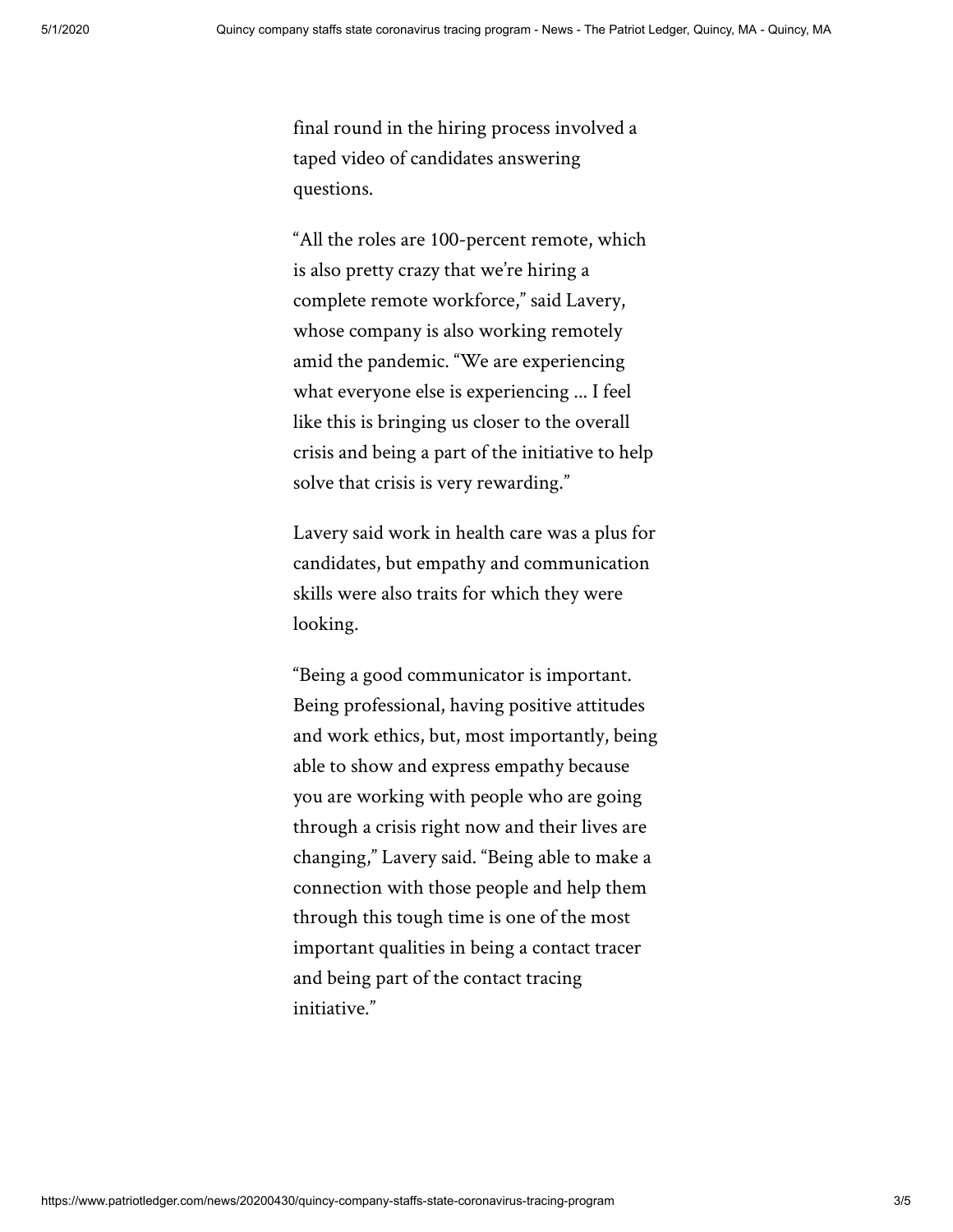Baker has said that the program is up and running and the tracing team has contacted about 5,000 individuals.

Baker said tracing is a key element of efforts to mitigate the spread of the highly contagious disease. When the effort was launched, Baker said during his press availability on Thursday, it was projected that each person who has COVID-19 would have about 10 close contacts. The average number of contacts, according to the governor, has turned out to only be two, which he said means efforts to stay home and socially distance have been working.

GattiHR said it's close to filling out the biggest need, the contact tracers, but is still looking for a smaller number of more experienced people for care resource coordinator and case investigator jobs. Lavery said the resource coordinators were already operating in 75 percent of the state's zip codes.

The state sees robust testing coupled with the tracing efforts, as the way to curb the coronavirus, with an eye toward beginning to re-open shuttered parts of the economy. Partners in Health, renowned for its work battling infectious diseases in some of the world's poorest countries, is coordinating the